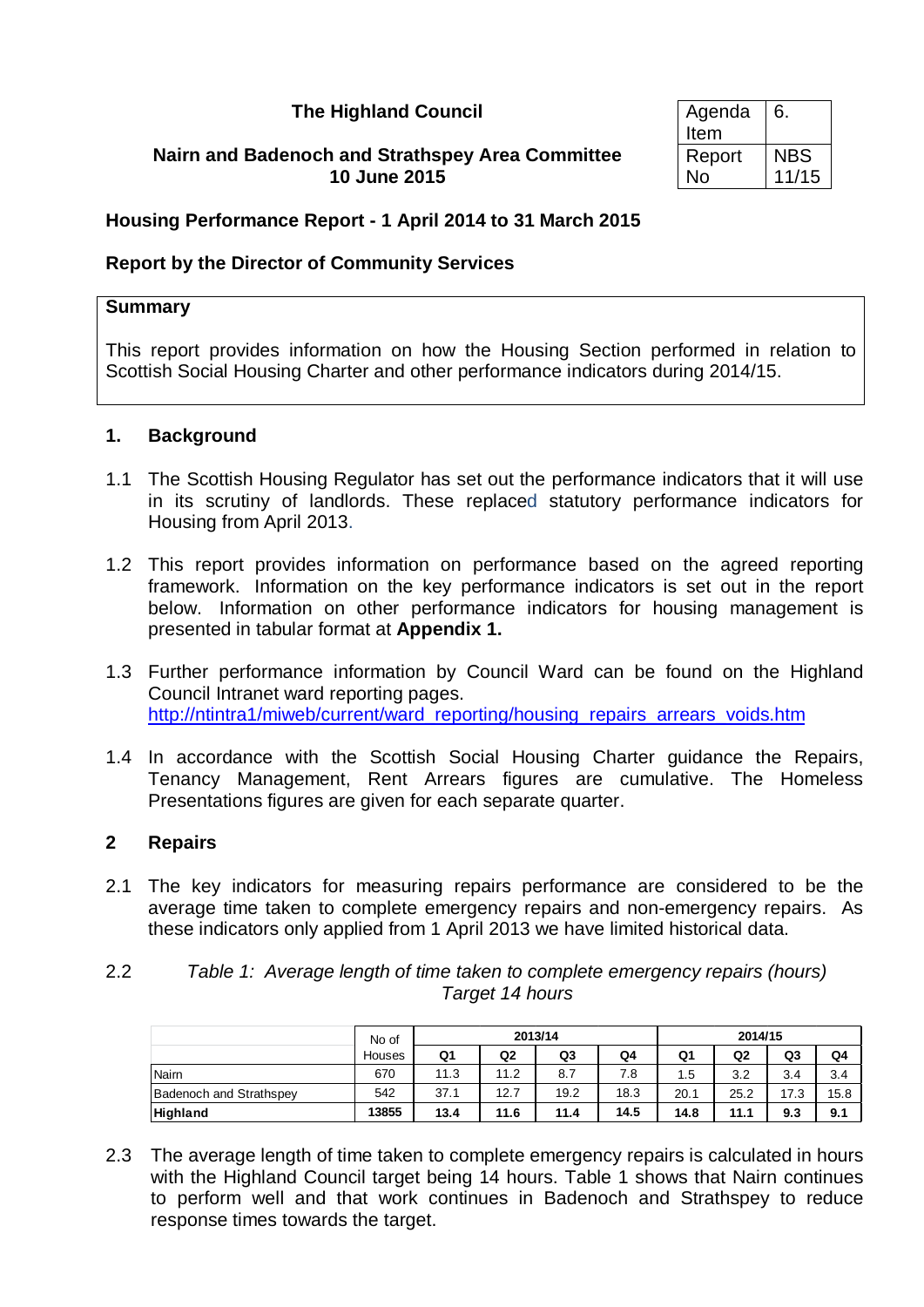### 2.4 *Table 2: Average length of time taken to complete non-emergency repairs (days) Target 8 days*

|                                | No of  |      | 2013/14        | 2014/15 |     |      |      |      |     |
|--------------------------------|--------|------|----------------|---------|-----|------|------|------|-----|
|                                | Houses | Q1   | Q <sub>2</sub> | Q3      | Q4  | Q1   | Q2   | Q3   | Q4  |
| Naim                           | 670    | 6    | 6              | 6       | 5.8 |      | 3.7  | 3.7  | 3.8 |
| <b>Badenoch and Strathspey</b> | 542    | 10.1 |                | 10.3    | 8.7 | 11.3 | 11.5 | 10.2 | 7.9 |
| Highland                       | 13855  | 9.8  | 8.6            | 8.8     | 8.7 | 7.5  | 7.6  | 7.4  | 7.3 |

- 2.6 Non-emergency repairs are measured in working days. Table 2 shows that the average time to complete these repairs in Nairn continues to remain better than the target. Members will note an improving picture in Badenoch and Strathspey.
- 2.7 In gathering the information for repairs indicators we do not include instances where we have been unable to gain access to properties. This is in accordance with the Scottish Social Housing Charter guidance.

## **3. Tenancy Management**

- 3.1 The chart below provides information on the average re-let time showing the trend back 5 years and highlighting the same quarter in previous years for comparison.
- 3.2 *Table 3 : Average re-let time (days)*

|                         | INo of        | No of  | 2009/10 | 2010/11 | 2011/12 | 2012/13 | 2013/14 2014/15 |       |
|-------------------------|---------------|--------|---------|---------|---------|---------|-----------------|-------|
|                         | <b>Houses</b> | relets | Q4      | Q4      | Q4      | Q4      | Q4              | Q4    |
| <b>INairn</b>           | 670           | 76     | 40.83   | 24.97   | 21.58   | 46.73   | 33.84           | 41.23 |
| Badenoch and Strathspev | 542           | 70     | 51.38   | 41.61   | 47.33   | 54.76   | 48.85           | 38.86 |
| <b>Highland</b>         | 13855         | 1548   | 37.09   | 32.07   | 38.16   | 38.53   | 37.60           | 42.01 |

3.3 Table 3 shows that re-let times in Nairn and Badenoch and Strathspey are performing better than the Highland wide figure of 42.01 days.

# **4. Rent Arrears**

- 4.1 A key indicator for rent arrears is considered to be the value of current rent arrears. The table below shows the comparative figure for the same quarter in the previous five years.
- 4.2 The Highland wide current rent arrears figure is £1,386,463.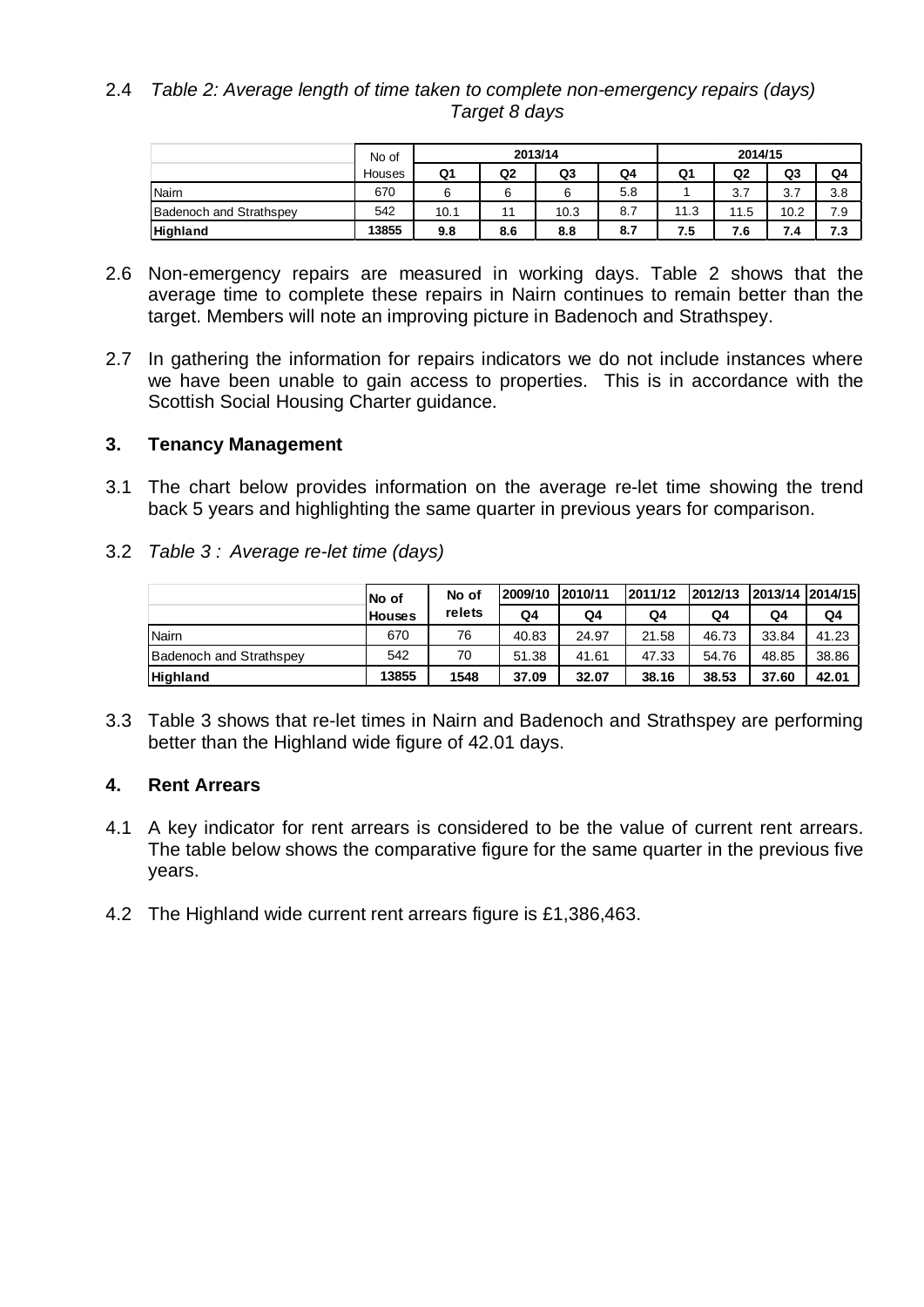# 4.3 *Table 4 – Current Rent Arrears*



4.4 Between 2009/10 and 2014/15 the figure for Nairn has reduced by £2,404 and for Badenoch and Strathspey has increased by £1,543 indicating that from 2009/10 to 2014/15 the rent arrears figures across the two Wards have remained relatively static. This reflects the commitment of those officers dealing with arrears. It has been challenging in the Badenoch and Strathspey Area over the final quarter of 2014/15 with other staff covering the absence of the local Housing Management Officer.

# **5. Homelessness/Homeless Prevention**

5.1 Performance information on homelessness is not collected as part of the Scottish Social Housing Charter. However a number of indicators have been agreed by the Council.



5.2 *Table 5: Homeless presentations*

5.3 Table 5 shows the number of homeless presentations received by Nairn and Badenoch and Strathspey offices charting the same quarter in previous years when we started to record this information. There were 290 presentations across Highland in the quarter ending 31 March 2015. Homeless presentations in Badenoch and Strathspey reduced from 15 in Quarter 3 to 13 in quarter 4 whilst presentations in Nairn increased from 12 in Quarter 3 to 17 in Quarter 4.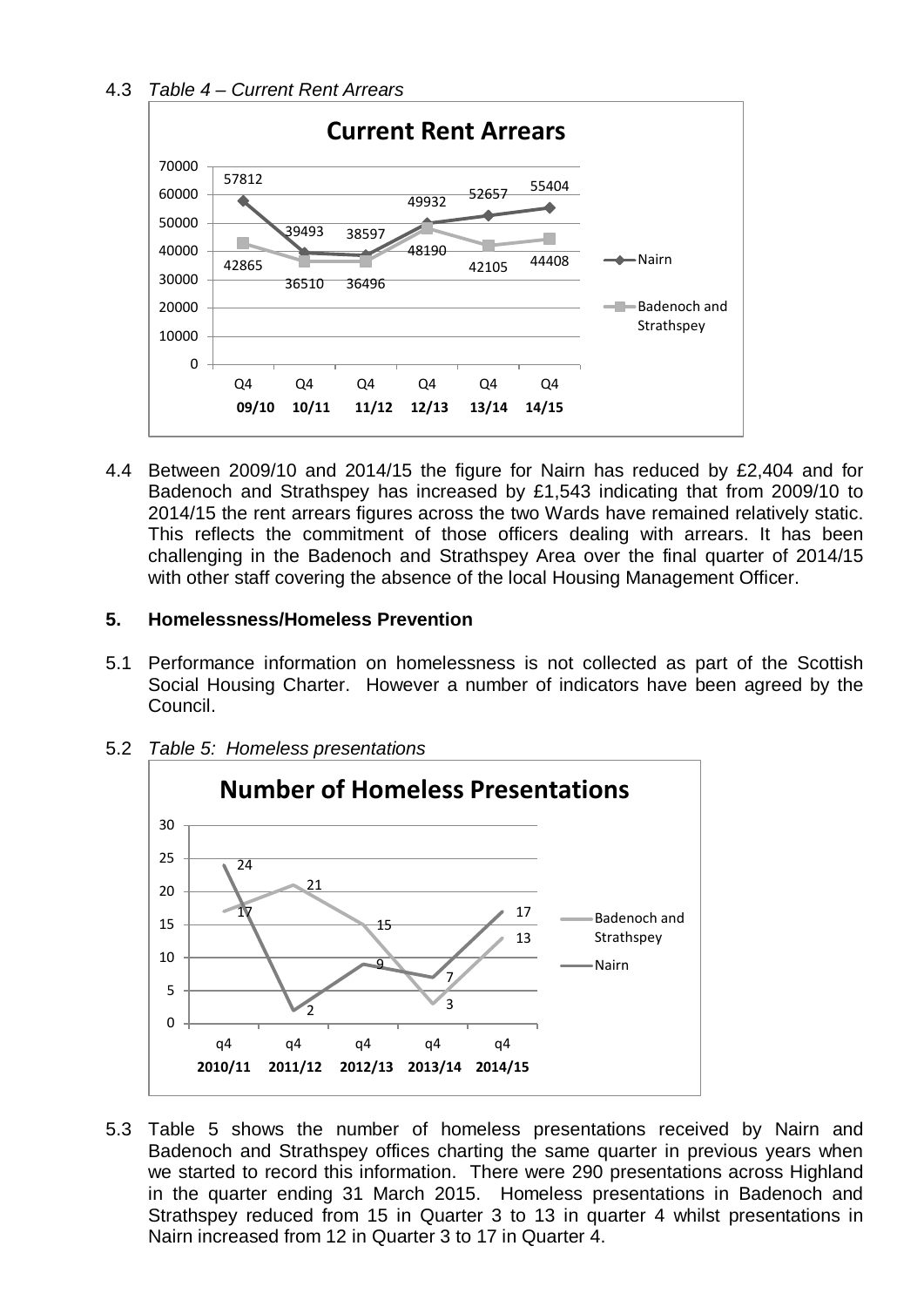|  |  |  |  |  | 5.4 Table 6: Total number of prevention team cases received |  |  |  |
|--|--|--|--|--|-------------------------------------------------------------|--|--|--|
|--|--|--|--|--|-------------------------------------------------------------|--|--|--|

|                            |       |       | 2013/14 |       | 2014/15 |       |       |       |  |  |
|----------------------------|-------|-------|---------|-------|---------|-------|-------|-------|--|--|
|                            | Qtr 1 | Qtr 2 | Qtr3    | Qtr 4 | Qtr ·   | Qtr 2 | Qtr 3 | Qtr 4 |  |  |
| <b>Highland Wide</b>       | 615   | 1423  | 1590    | 2211  | 488     | 970   | 1355  | 1978  |  |  |
| Nairn                      | 21    | 40    | 52      | 80    | 19      | 49    | 60    |       |  |  |
| Badenoch and<br>Strathspey |       |       |         | 21    | 3       |       | 19    | 52    |  |  |

5.5 The Homeless Prevention Officer was appointed mid 2013/14 to Badenoch & Strathspey so we were unable to report before that period. Details of the Primary Advice Reasons associated with all cases are given in Table 7.

5.6 *Table 7 : Primary Advice Reasons*

|                                |                | 2013/14        |          |     | 2014/15        |          |          |                |
|--------------------------------|----------------|----------------|----------|-----|----------------|----------|----------|----------------|
|                                | Qtr            | Qtr            | Qtr      | Qtr | Qtr            | Qtr      | Qtr      | Qtr            |
|                                |                | 2              | 3        | 4   |                | 2        | 3        | 4              |
| <b>Relationship Breakdown</b>  | 3              | 9              | 14       | 21  | 4              | 9        | 14       | 24             |
| <b>Family dispute</b>          | 7              | 12             | 16       | 21  | 5              | 13       | 19       | 25             |
| Notice received from landlord  | 8              | 16             | 20       | 30  | 10             | 27       | 32       | 52             |
| <b>Financial Problem</b>       | 3              | 4              | 6        | 7   | $\Omega$       | 3        | 3        | 8              |
| <b>Relocation to Highlands</b> | 0              | $\overline{0}$ | 1        | 3   | $\overline{2}$ | 4        | 5        | 8              |
| <b>Overcrowding Issue</b>      | $\overline{2}$ | 3              | 4        | 9   |                | 1        | 5        | 10             |
| Prison release                 | 0              | $\overline{0}$ | $\Omega$ | 0   | $\Omega$       | 1        | 1        | 3              |
| <b>Antisocial Behaviour</b>    | 0              | $\overline{0}$ | $\Omega$ | 0   | 0              | 0        | 0        | $\overline{0}$ |
| <b>Medical Housing Need</b>    | 1              | $\overline{2}$ | 3        | 3   | $\Omega$       | $\Omega$ | $\Omega$ | $\overline{2}$ |
| <b>Hospital Discharge</b>      | 0              | $\Omega$       | 1        | 2   | $\Omega$       | $\Omega$ | $\Omega$ | 1              |
| Poor Housing Condition         | 0              | 1              | 4        | 4   | 0              | 0        | $\Omega$ | $\overline{0}$ |
| <b>Leaving Armed Forces</b>    | 0              |                |          |     | $\Omega$       | $\Omega$ | 0        | $\Omega$       |
| Total                          | 24             | 48             | 70       | 101 | 22             | 58       | 79       | 133            |

5.7 *Table 8 : Total Closed Homeless Prevention Cases*

|                      |       | 2013/14          |       |       | 2014/15 |       |       |      |  |
|----------------------|-------|------------------|-------|-------|---------|-------|-------|------|--|
|                      | Qtr 1 | Qtr <sub>2</sub> | Qtr 3 | Qtr 4 | Qtr 1   | Qtr 2 | Qtr 3 |      |  |
| <b>Highland Wide</b> | 743   | 729              | 793   | 1826  | 310     | 750   | 1050  | 1713 |  |
| <b>Nairn</b>         | 10    | 21               | 29    | 46    | ⌒       | 16    | 27    |      |  |
| Badenoch and         |       |                  |       |       |         |       |       | 38   |  |
| Strathspey           |       |                  |       |       |         |       |       |      |  |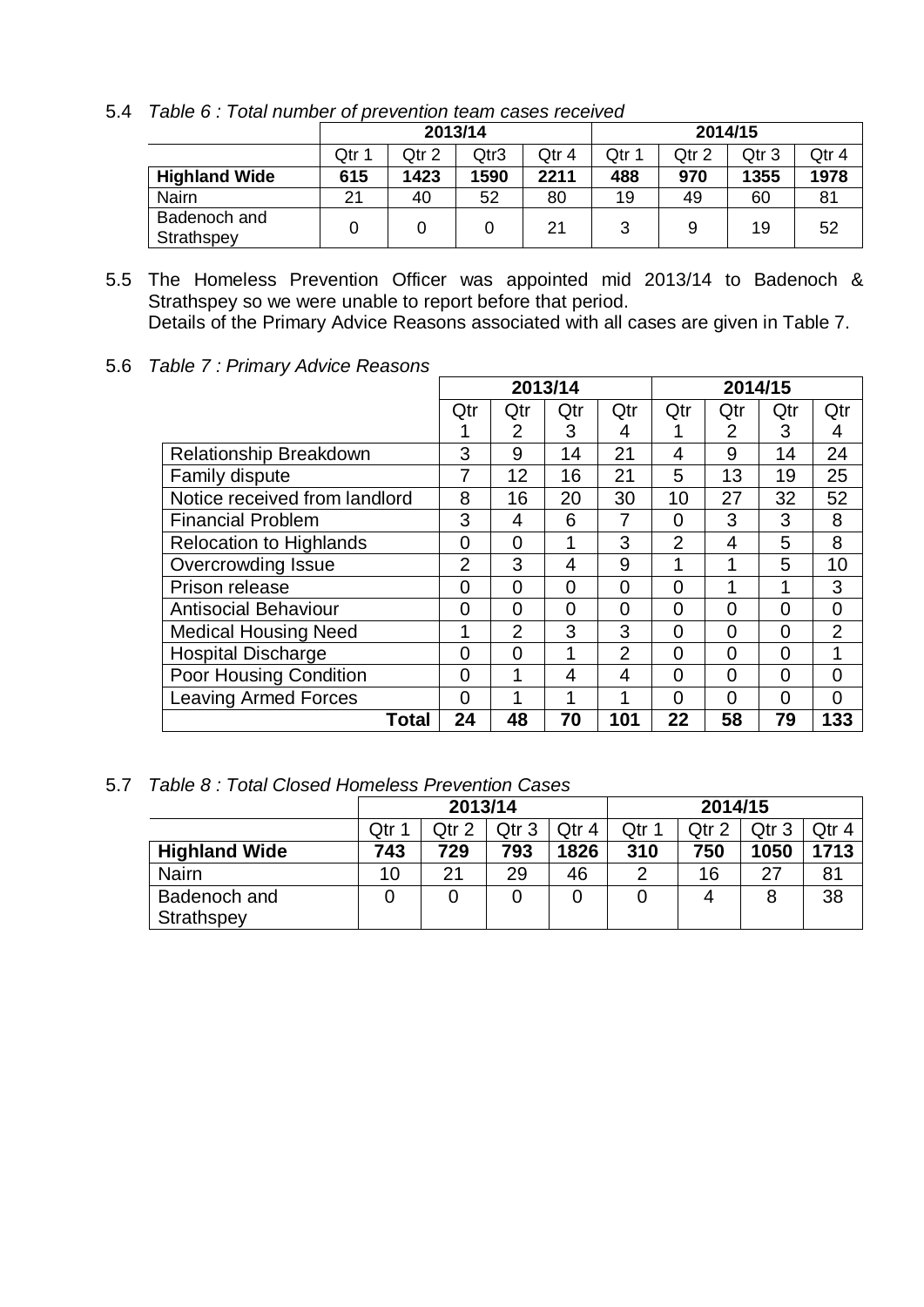|                                            |          |      |                       | 2013/14       |                |               |          |                | 2014/15      |               |                |    |          |      |                |                |
|--------------------------------------------|----------|------|-----------------------|---------------|----------------|---------------|----------|----------------|--------------|---------------|----------------|----|----------|------|----------------|----------------|
|                                            | Qtr<br>1 | $\%$ | Qtr<br>$\overline{2}$ | $\frac{9}{6}$ | Qtr<br>3       | $\frac{9}{6}$ | Qtr<br>4 | $\frac{9}{6}$  | Qtr<br>1     | $\frac{9}{6}$ | Qtr<br>2       | %  | Qtr<br>3 | $\%$ | Qtr<br>4       | $\%$           |
| Homeless<br>Presentation                   | 1        | 10   | 4                     | 19            | 4              | 15            | 6        | 13             |              |               |                |    | 13       | 37   | 52             | 45             |
| Advice &<br>Information                    | 2        | 20   | 4                     | 19            | 5              | 17            | 7        | 15             | 2            | 100           | 1              | 5  | 5        | 15   | 15             | 13             |
| <b>Private Rented</b><br>Sector            | 2        | 20   | 6                     | 28            | 8              | 28            | 11       | 24             |              |               | 6              | 30 | 4        | 11   | 16             | 13             |
| <b>Issues</b> with<br>Landlord<br>Resolved | 2        | 20   | 2                     | 11            | 2              | 7             | 3        | 7              |              |               | 3              | 15 | 5        | 15   | $\overline{7}$ | 7              |
| Living with<br>Family / Friends            | $\Omega$ |      | 0                     |               | 1              | 3             | 4        | 9              |              |               | 1              | 5  | 4        | 11   | $\overline{7}$ | 7              |
| Support Referral                           |          |      |                       |               |                |               |          |                |              |               |                |    |          |      | 4              | $<$ 1          |
| Housed by HHR                              | 1        | 10   | $\overline{2}$        | 11            | $\overline{2}$ | 7             | 4        | 9              |              |               | $\overline{2}$ | 10 | 4        | 11   | 5              | 4              |
| <b>Lost Contact</b>                        | $\Omega$ |      | 1                     | 4             | 1              | 3             | 3        | 7              |              |               | 1              | 5  |          |      | $\overline{7}$ | $\overline{7}$ |
| Moved outwith<br>Highlands                 |          |      |                       |               |                |               | 1        | 2              |              |               |                |    |          |      |                |                |
| Reconciliation<br>with Partner             | 1        | 10   | 1                     | 4             | 1              | 3             | 1        | $\overline{2}$ |              |               |                |    |          |      | 3              | 3              |
| Homelessness<br>Prevented                  | 1        | 10   | 1                     | 4             | 5              | 17            | 6        | 12             |              |               | 6              | 30 |          |      |                |                |
| Total                                      | 10       |      | 21                    |               | 29             |               | 46       |                | $\mathbf{2}$ |               | 20             |    | 35       |      | 119            |                |

### 5.8 *Table 9 details the primary outcomes for the prevention cases closed.*

5.9 The effectiveness of Homeless Prevention is demonstrated in that not all clients needed to be referred as homeless which reduces the demand on the social rented sector including our own housing stock.

#### **6. Implications**

- 6.1 **Resources:** There are ongoing resource implications arising from the need to develop and maintain performance monitoring systems relating to Scottish Housing Charter Performance Indicators. This is managed within the current HRA budget.
- 6.2 **Legal**: The need to set up new performance monitoring and reporting systems relating to Scottish Housing Charter performance indicators is a legal requirement under the Housing (Scotland) Act 2010.
- 6.3 There are no known specific equality implications resulting from this report.
- 6.4 There are no known climate change/carbon clever implications resulting from this report.
- 6.5 Risk is managed through regular review and reporting to allow corrective action to be taken if necessary.
- 6.6 There are no Gaelic implications arising from this report.
- 6.7 There are no rural implications arising from this report.